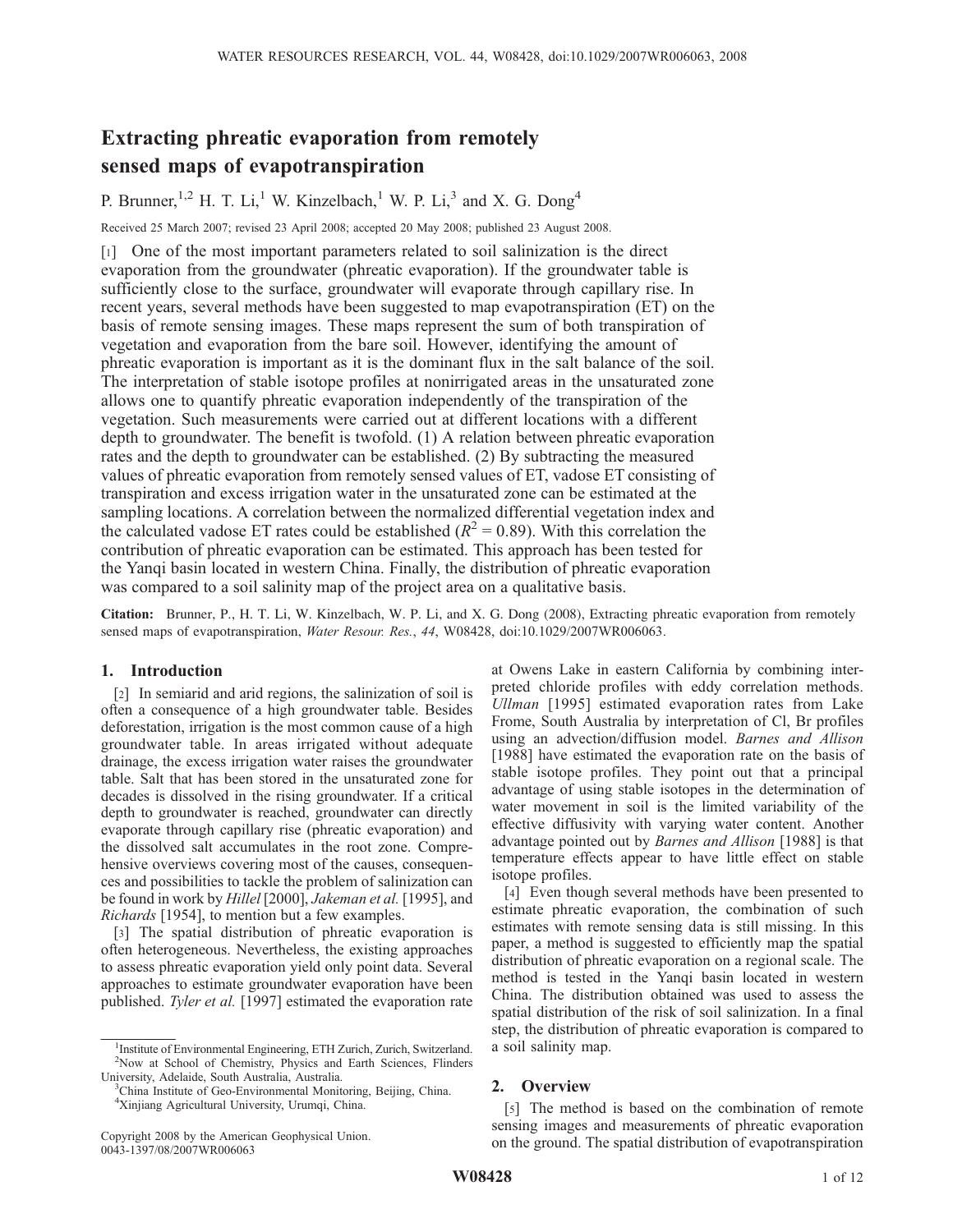is calculated on the basis of NOAA-AVHRR images. Evapotranspiration  $(ET)$  is the sum of the transpiration  $(T)$ from vegetation and evaporation. Evaporation includes both phreatic evaporation  $(E_P)$  from the groundwater and water stored above the zero-flux plane  $(E_{\text{Soil}})$ :

$$
ET = T + E_{\text{Soil}} + E_P \tag{1}
$$

For the salt balance, mainly the phreatic evaporation is of interest. The goal is therefore to separate phreatic evaporation from both the soil evaporation and transpiration related to irrigation. If the amount of rainfall is negligible in an irrigated area,  $E_{\text{Soil}}$  is irrigation water that has not been consumed by plants. Both transpiration  $T$  and  $E_{\text{Soil}}$  are therefore dependent on the amount of irrigation water applied. The dependency of  $T$  and  $E_{\text{Soil}}$  on the amount of irrigation water applied suggests to combine these two parameters. We combine irrigation related evaporation and transpiration into one parameter,  $ET_{V,NOAA}$  (V stands for vadose ET).

[6] If vegetation growth is highly dependent on irrigation, the normalized differential vegetation index (NDVI) reflects the intensity of irrigation. Such a dependency applies to average data over an irrigation cycle. Consequently, the subsequent discussion focuses on annual values rather than on instantaneous values of ET and NDVI. In areas where no irrigation takes place, the NDVI is expected to be far below the NDVI of irrigated areas. If the irrigation efficiency as well as the dependency of the NDVI on the amount of irrigation water applied is uniform over a given area, we can write

$$
ETV,NOAA = T + ESoil = f(NDVI)
$$
 (2)

[7] In contrast to  $ET<sub>V,NOAA</sub>$ , phreatic evaporation mainly depends on the depth to groundwater. In order to separate phreatic evaporation from the irrigation related transpiration and evaporation, phreatic evaporation was calculated at a number of nonirrigated observation points on the basis of  $\delta^{18}$ O profiles in the unsaturated zone. This approach takes advantage of the fact that the isotopically heavier composites of water (such as  $H_2$   $\delta^{18}O$ ) are enriched during evaporation. In the following we define phreatic evaporation that was estimated on the basis of stable isotopes as EP,ISO.

[8] The combination of annual ET estimates and the isotope data makes it possible to separate evapotranspiration into phreatic evaporation and irrigation related soil evaporation and transpiration. Figure 1 gives an overview of the method. In a first step, ET and the NDVI are mapped on the basis of NOAA-AVHRR images for several days of the year. An annual value of ET  $(ET<sub>NOAA</sub>)$  is calculated by extrapolating the available, daily data. In analogy to equation (1),  $ET_{\text{NOAA}}$  consists of transpiration from vegetation T, soil evaporation  $E_{\text{Soil}}$  and phreatic evaporation  $E_{\text{P,NOAA}}$ .  $E_{\rm P,NOAA}$  represents the contribution of phreatic evaporation to  $ET_{\text{NOAA}}$ :

$$
ETNOAA = ESoil + T + EP,NOAA = ETV,NOAA + EP,NOAA (3)
$$

[9] In a second step, the phreatic evaporation rates  $E_{\rm PISO}$ are calculated for the locations where isotope data from the soil profiles are available. Under the assumption that  $E_{\rm P,ISO}$  equals  $E_{P,NOAA}$ ,  $ET_{V,NOAA}$  can be estimated at the sampling locations:

$$
ETV,NOAA \approx ETNOAA - EP,ISO = f(NDVI)
$$
 (4)

The assumption implies that a point value of phreatic evaporation rate  $E_{\rm PISO}$  is representing the phreatic evaporation rate over the entire pixel. The implications of this assumption are discussed in the last section of this contribution.

[10] If a correlation between  $ET_{V,NOAA}$  and the NDVI can be found, the pointwise calculated  $ET<sub>V,NOAA</sub>$  rates can be regionalized and a continuous map of vadose ET can be calculated. Phreatic evaporation rates of 7 stations were calculated and the corresponding  $ET<sub>V,NOAA</sub>$  rates were plotted as a function of the NDVI. A very good correlation  $(R^2 = 0.89)$  between the  $ET_{V,NOAA}$  and the NDVI could be established, justifying the string of assumptions made within this approach.

[11] In the following, the project area is described. The calculation of evapotranspiration based on remote sensing images, the determination of phreatic evaporation as well as the combination of the two quantities and the assumptions made are discussed in more detail.

#### 3. Project Area

[12] The project area is the Yanqi basin, located in the Chinese province of Xinjiang (see Figure 2). The annual amount of precipitation of around 50 mm  $a^{-1}$  is negligible compared to the potential evapotranspiration of 1400 mm  $a^{-1}$ . Nevertheless, the Yanqi basin has been one of the most productive agricultural areas in western China ever since irrigation was introduced in the second half of the 20th century. Irrigated water is drawn from the rivers flowing through the basin. At present, the irrigated area covers about  $1.2 \times 10^5$  ha. Even within the intensively irrigated areas of the basin, the fields are small  $(\leq 1 \text{ km}^2)$  and the density of vegetation is low. The dominant crops grown are wheat and corn. Additionally, cotton, grapes and chilli are planted in the area. The irrigation area is split up into four irrigation zones with a homogeneous distribution of crops within. The dominant crops are planted only once a year. Irrigation starts normally at the beginning of April and the seedlings are brought out shortly afterward. The crops are harvested around October. If it weren't for irrigation, vegetation would grow only along the rivers and the lake shore. The intensive irrigation agriculture has led to several environmental problems in the Yanqi basin, especially soil salinization. According to Dong et al. [2001], 60% of the irrigated area exhibited a depth to groundwater smaller than 2 m in the year 2000.

[13] The Yanqi basin features large groundwater resources recharged by the rivers flowing through it. The stratigraphy along the mountain range is mainly composed of moraine and glaciofluvial sediments, such as loam and gravel [Lin et al., 2002]. These sediments (also called Gobi formation) feature a high hydraulic permeability. Between the surrounding mountains and the central area of the Yanqi basin, these sediments form a weakly heterogeneous aquifer down to the bedrock. No agriculture is carried out in these regions and the depth to groundwater is large (>10 m). The central area of the Yanqi basin is the only area where soil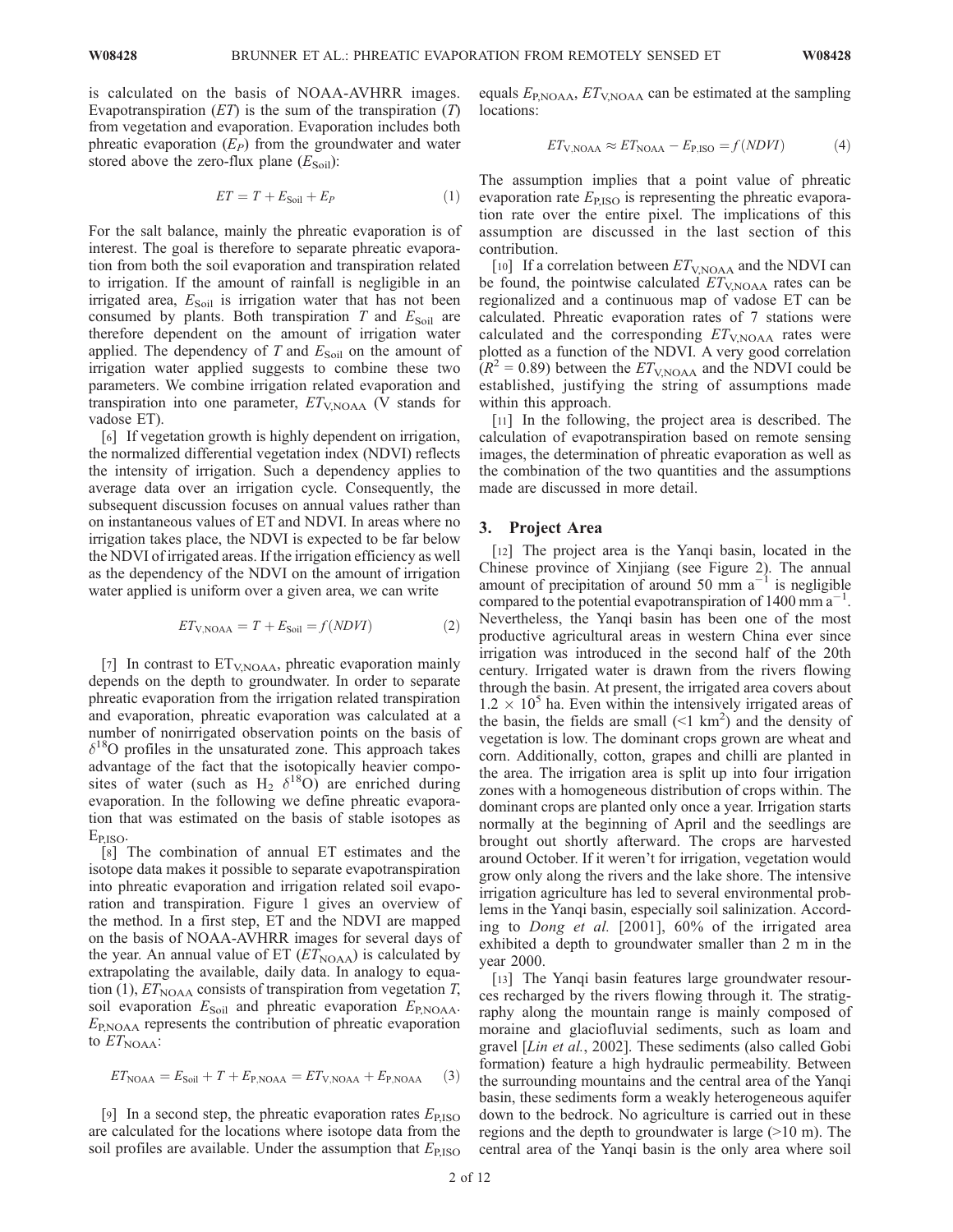

**Figure 1.** Schematic overview of calculation of phreatic evaporation.  $E_{\text{P,ISO}}$  is the phreatic evaporation rate calculated on the basis of stable isotopes. The values obtained by using this method represent a longterm average rather than an instantaneous value.  $ET_{NOAA}$  is defined as the total annual evapotranspiration rate based on the NOAA-AVHRR images. This annual value is calculated by extrapolating between several daily estimates of ET.  $ET_{V,NOAA}$  is the vadose ET rate obtained by the combination of  $ET_{NOAA}$ and  $E_{\rm P,ISO}$ . The NDVI is the normalized differential vegetation index. The NDVI represents an annual average.  $E_{\rm ENOAA}$  is the phreatic evaporation rate, calculated by the combination of  $ET_{\rm VNOAA}$ , the NDVI, and  $ET_{NOAA}$ .



Figure 2. Location of the Yanqi basin. The area west of Bostan Lake is called the "little lake," a swamp with dense reed. The two lakes are separated by a dam, indicated by the solid gray line. The irrigated zones can easily be distinguished from the nonirrigated areas because there is no natural growth of vegetation except along the rivers and around the lake.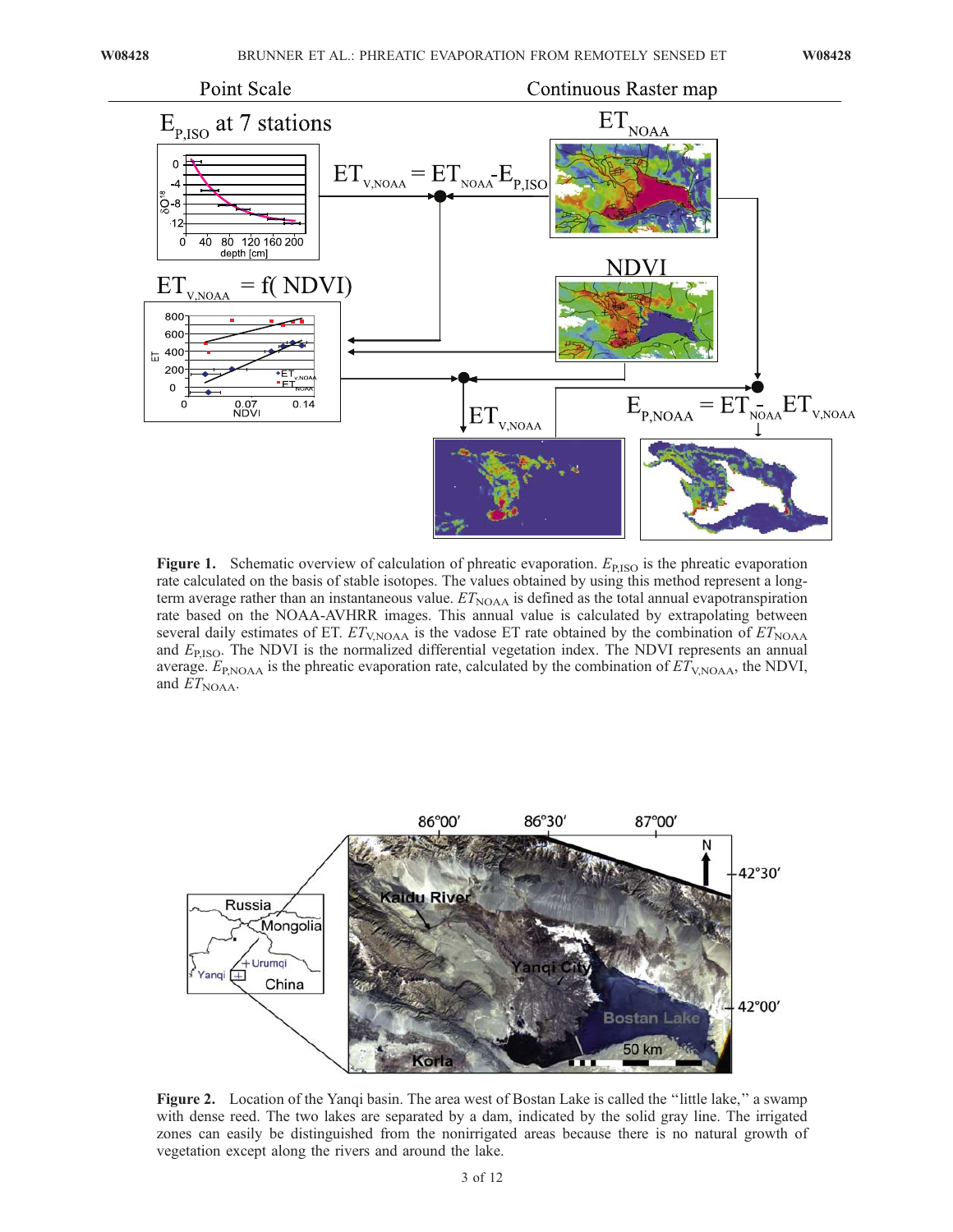could develop and agriculture is possible. The large amount of salt deposited over time in the unsaturated zone is the main source leading to the secondary soil salinization. Typically, the depth to groundwater in the central regions is small and the risk of soil salinization is high.

#### 4. Methods

#### 4.1. Remote Sensing

### 4.1.1. Remote Sensing of ET

[14] Various methods have been suggested to estimate evapotranspiration. The classical methods at field scale include evaporation pans, eddy correlation systems, bowen ratios or soil water balances. A popular method often used by irrigators to estimate crop ET on the basis of standard meteorological parameters is described by Allen et al. [1998]. These methods yield point values. However, for applications such as regional hydrologic modeling, point measurements of ET are insufficient.

[15] Several methods have been suggested to estimate evapotranspiration from remote sensing data [Carlson and Buffum, 1989; Carlson et al., 1995; French et al., 2003; Jiang and Islam, 1999, 2001; Kustas et al., 1994; Kustas and Norman, 1996; Laymon et al., 1998; Nishida et al., 2003; Thunnissen and Nieuwenhuis, 1990; Bastiaanssen et al., 1998a, 1998b; Roerink et al., 2000; Su, 2002; Menenti and Choudhury, 1993]. A good overview of different methods and a sensitivity analysis for various parameters is found in work by Kempf and Tyler [2006]. Nagler et al. [2005] related evapotranspiration along the Rio Grande to remotely sensed indices. A classification of different methods is given by Courault et al. [2005]. The key to estimate the latent heat flux on the basis of remote sensing data is the calculation of a surface energy balance. For instantaneous conditions the surface energy balance is given by

$$
R_n = \lambda E + H + G_0 \tag{5}
$$

 $R_n$  is defined as the net energy. This energy is available for the latent heat flux  $\lambda E$ , the sensible heat flux H and the soil heat flux  $G_0$ . These quantities refer to the specific moment in time when the image is taken. The units for all fluxes are  $\mathrm{W\ m}^{-2}$ .

[16] For many applications, an estimate of a daily ET rate is of greater interest than an instantaneous rate. In principle, a daily rate can be calculated by assuming a sinusoidal course of ET during the day. Other conversions are based on the properties of the evaporative fraction. The evaporative fraction  $\varepsilon$  is defined as

$$
\varepsilon = \frac{\lambda E}{\lambda E + H} = \frac{\lambda E}{R_n - G_0} \approx \frac{\lambda E}{R_n} \tag{6}
$$

Shuttleworth et al. [1989] and Gurney and Hsu [1990] reported that the evaporative fraction remains constant over the day. Sugita and Brutsaert [1991] and Brutsaert and Sugita [1992] tested and confirmed this relationship. A discussion and interpretation of these studies is given by Crago [1996]. He concluded that the variability of the evaporative fraction is related to the cloudiness and the advection of moisture and temperature during the day, but in many cases is indeed constant. A study carried out by

Zhang and Lemeur [1995] compared ET estimates based on a sinusoidal course with daily estimates based on the assumption of a constant evaporative fraction. In agreement with the findings of Crago [1996] they achieved a good agreement for the two methods for cloud-free days. A constant evaporative fraction allows one to calculate a daily ET rate on the basis of a remote sensing image of a specific moment in time. In our notation, the daily ET  $(ET<sub>NOAA</sub>)$  is written as the product of the average daily net radiation  $\overline{R_n}^{\text{day}}$  and the evaporative fraction  $\varepsilon$ :

$$
ETNOAA(x, y, t) = \varepsilon(x, y, t) \cdot \overline{R_n}^{day}(x, y, t)
$$
 (7)

The daily net radiation can be calculated from satellite imagery and astronomical data by using standard algorithms as described, e.g., by Parodi [2002].

[17] In this study, the simplified surface energy balance index (S-SEBI) suggested by Roerink et al. [2000] was used to estimate the evaporative fraction on the basis of NOAA-AVHRR images. Under the assumption of a constant daily evaporative fraction, daily values of ET were calculated. S-SEBI estimates atmospheric turbulent fluxes and the evaporative fraction on the basis of satellite data. The big advantage of S-SEBI compared to other methods is that no additional meteorological data are required. Only a limited amount of meteorological data is available for the project region, making S-SEBI especially useful for this study. Another advantage is that no fixed temperature for wet and dry conditions has to be determined.

[18] According to *Roerink et al.* [2000], the evaporative fraction for each pixel of the satellite image can be extracted by plotting all pixels of the image in a coordinate system of the surface temperature  $T_{\text{surf}}$  versus the ground albedo  $r_{\text{surf}}$ . Well-watered dense crops tend to have cool temperatures and low albedo while dry soil often features a high temperature and a high albedo.

[19] A feature plot of  $r_{\text{surf}}$  versus  $T_{\text{surf}}$  is shown in Figure 3. The method assumes that points along the line AB are completely wet, in contrast to points along CB. These pixels are completely dry and the latent heat is zero. In Figure 3 the example of a pixel at  $P$  is shown. According to Roerink, the evaporative fraction is given by

$$
\varepsilon = \frac{\overline{PC}}{\overline{AC}}\tag{8}
$$

 $\overline{PC}$  is the temperature difference between point P and C and  $\overline{AC}$  is the temperature difference between point A and C.

[20] The precondition to use this method is that both dry and wet pixels are contained in the image of consideration. Wet pixels are found in Bostan Lake and completely dry areas are also present in the nonirrigated areas.

# 4.1.2. Processing NOAA-AVHRR Images for the Yanqi Basin

[21] All calculations with remote sensing data are based on NOAA-AVHRR images (NOAA 14). NOAA-AVHRR images have a 1 km by 1 km resolution at Nadir and feature five spectral channels. The spatial resolution of the images varies with the viewing angle. The images were resampled to ensure an identical spatial resolution for all processed images. All images were absolutely georeferenced with respect to ground points of a known geographical location.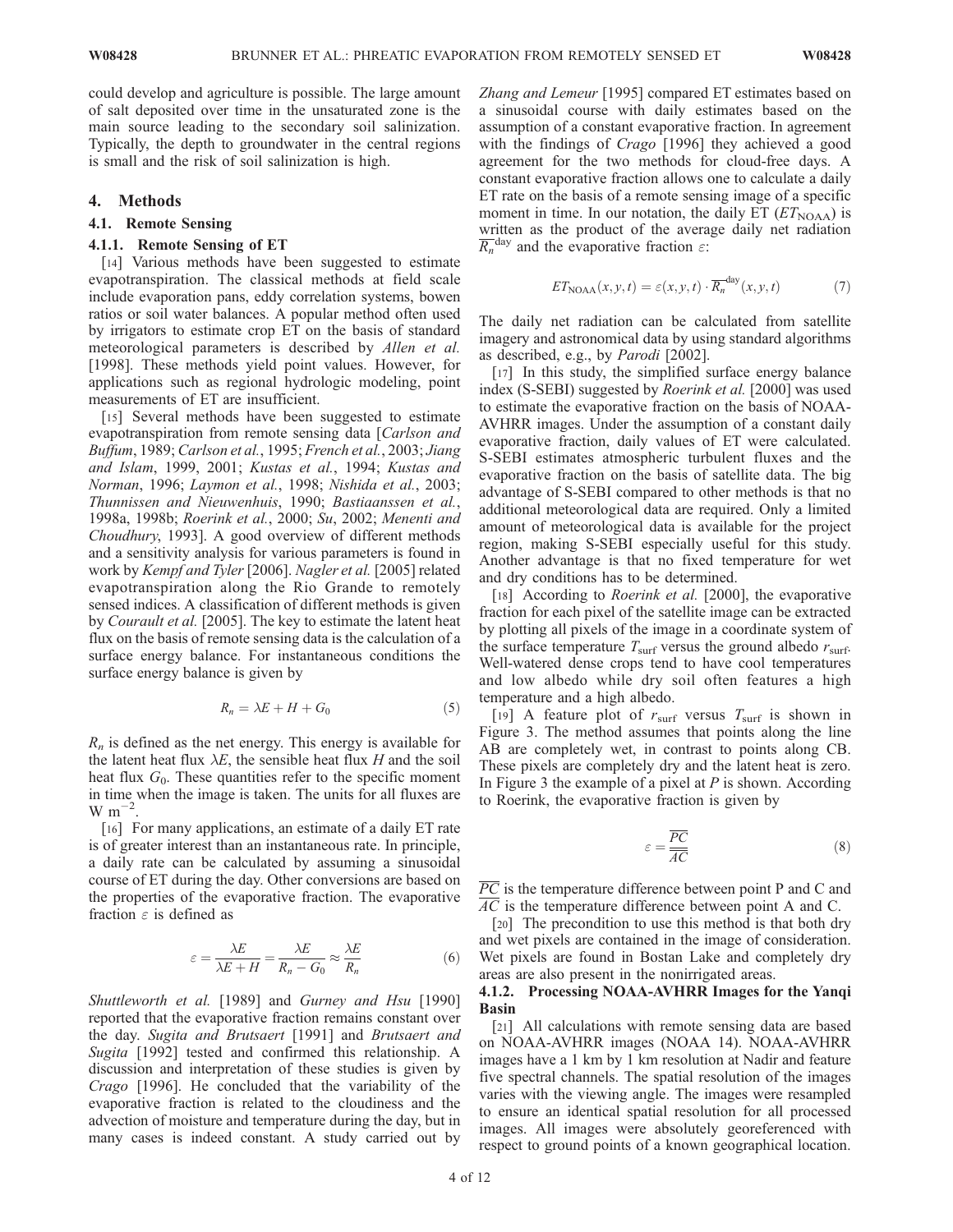

**Figure 3.** Feature space plot between albedo  $r_{\text{surf}}$  (Kelvin) and temperature  $T<sub>surf</sub>$  (Kelvin) for an image over the project area (image date 27 April 2000).

The accuracy of the georeference is of the magnitude of one pixel. The calculation of parameters such as surface temperature, planetary broadband albedo or the daily net radiation was carried out according to the methods outlined by Parodi [2002] (http://www.itc.nl/research/products/ \_docs/AHAS\_algorithms\_and\_theory\_v3.pdf). In a first step the planetary broadband albedo  $r_p$  is calculated by using a linear model described by Valiente et al. [1995]:

$$
r_p = c1 + c2 \cdot CH1 + c3 \cdot CH2 \tag{9}
$$

CH1 and CH2 are the NOAA-AVHRR image bands. According to Valiente, the weighting factors for NOAA-AVHRR images are:  $c1 = 0.035$ ,  $c2 = 0.545$  and  $c3 = 0.32$ . The planetary broadband albedo was converted to a broadband surface albedo  $r_0$  according to a method suggested by Chen and Ohring [1984]:

$$
r_0 = \frac{r_p - c4}{c5} \tag{10}
$$

Here c4 is the offset in the relationship between broadband planetary albedo and broadband surface albedo. As an approximation, the lowest value of the planetary albedo can be applied. c5 is the two way transmittance of the broadband shortwave radiation (0.5).

[22] The surface temperature was calculated with the split window technique. The parameters used were suggested by Coll and Caselles [1997]. S-SEBI relates different surface temperatures to changes in the energy balance (including the latent heat flux). Changes of temperature due to differences in the elevation have to be taken into account. Low temperatures in high elevations are not only related to the cooling effect of water, the temperature difference is related to the increased terrain elevation. In this study, the correction was based on the Shuttle Radar Topography Mission (SRTM) digital elevation model. An assessment of the SRTM data is given by Rodriguez et al. [2005]. An average laps rate of  $0.0065^{\circ}$ C m<sup>-1</sup> was used [*Wallace and Hobbs*, 2006]. The SRTM model has a spatial resolution of 90 m

by 90 m. The DEM was resampled to the same resolution as the NOAA-AVHRR images.

[23] In total, 14 images were processed. Surface temperature and albedo were calculated as described above. The slope of the line CB in the feature plots was determined graphically. All images featured a clear decrease of pixels along the upper line of the triangle. Its exact position was determined with the constraint that at least 99% of the pixels had to be included within the triangle. In most images, the minimum temperature is found in Bostan Lake.

# 4.1.3. Estimation of the Annual ET Over the Project Area

[24] The daily ET rates (average over the entire image) obtained on the basis of remote sensing data were compared to a potential ET calculated on the basis of the Penman-Monteith equation. The required input data for the Penman-Monteith equation were measured in Korla, the only available meteorological station close to the project area. The average ET over the images processed was compared to the potential evapotranspiration calculated for Korla. The comparison is plotted in Figure 4. The linear regression between the two quantities is given by

$$
ET_{\text{pot}} = 2.39 \, \text{*} ET_{\text{NOAA}} + 0.5135 \tag{11}
$$

The correlation coefficient  $R^2$  between the two quantities is 0.95. The high correlation coefficient between the two quantities suggests that the average values for actual ET for dates where no NOAA-AVHRR images are available can be approximated on the basis of potential ET.

[25] In order to assess the annual variation of the patterns of ET, a principal component analysis of the processed maps was carried out. The first component is 0.92. This analysis suggests that the patterns of ET are constant in time. Considering the hydrological framework of the Yanqi basin, this is expected. The patterns of ET are linked to features in the project area that do not move. The most obvious example is Bostan Lake. Irrigated areas are another large evaporative feature. Their position remains also constant as irrigation in the Yanqi basin is applied in a uniform



Figure 4. Comparison between the average ET estimates based on remote sensing  $(ET_{NOAA})$  and the potential ET rates ( $ET_{\text{Pot}}$ ) for Korla for the days NOAA-AVHRR images were available. The total annual ET calculated by using the Penman-Monteith equation is 1.4 m  $a^{-1}$ .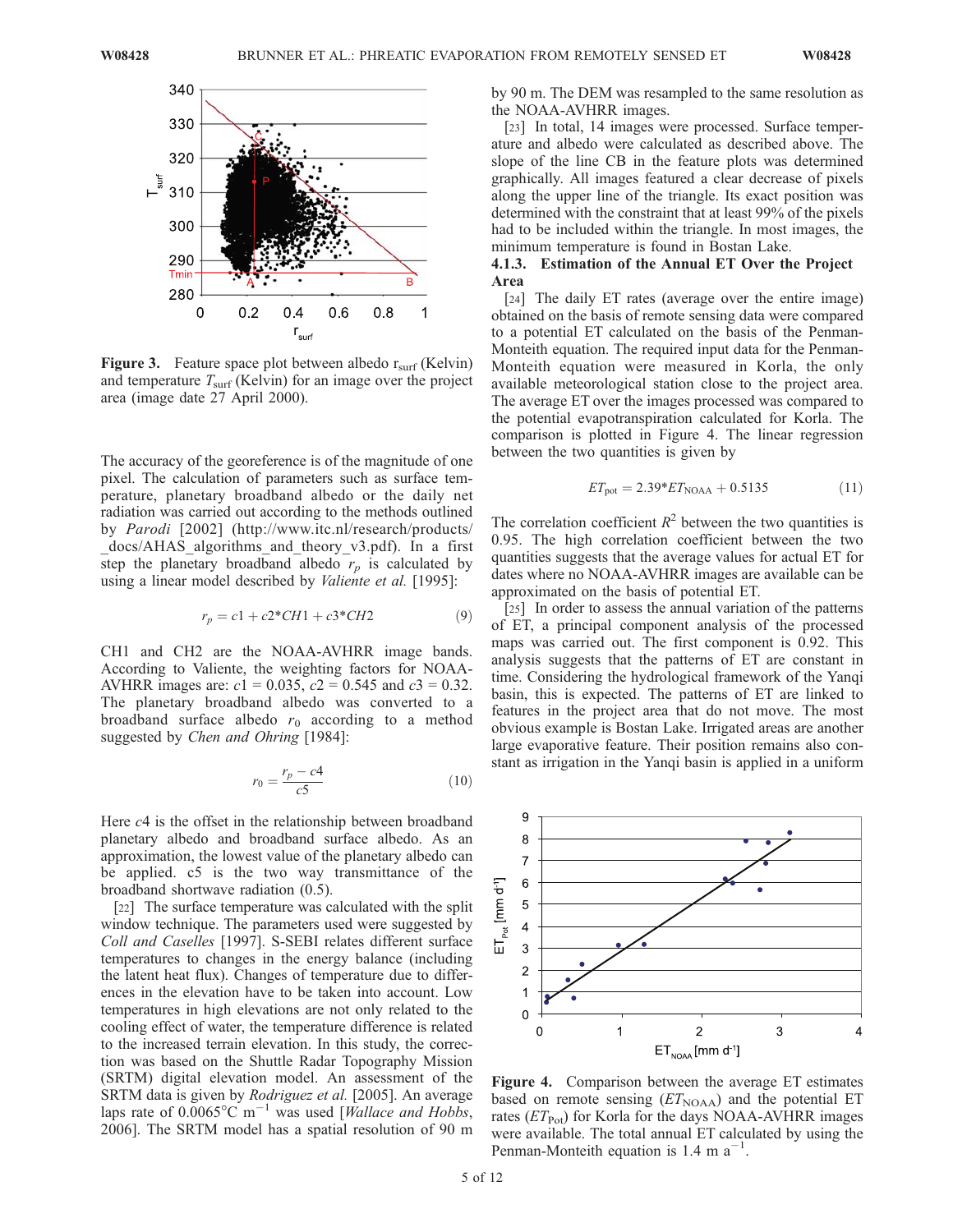

Figure 5. Potential ET calculated for Korla, year 2000. The actual ET  $(ET<sub>NOAA</sub>)$  was determined for 14 days on the basis of the NOAA-AVHRR images. These days are indicated with black dots. Values for dates where no images were available were calculated on the assumption that the ratio between  $ET_{\text{POT}}$ and  $ET_{\text{NOAA}}$  is linear.

way. The nonirrigated areas, on the other hand, have a small ET rate throughout the year.

[26] The constant evaporation patterns and the high correlation between  $ET_{\text{NOAA}}$  and the potential evaporation rate (equation (11)) allow to interpolate the images in time. Allen et al. [2007] suggested a seasonal extrapolation method to interpolate between images. In this approach, we approximated the average ET rate for days between the available remote sensing images by using a linear interpolation of the ratio between  $ET_{\rm NOAA}$  and the potential evaporation rate of the available images. This allows one to provide the target daily scene-average ET. The course of potential ET for the year 2000, as well as the actual ET based on the linear interpolation of the ratio  $ET_{\rm NOAA}$  to the potential evaporation are presented in Figure 5. The spatial distribution of these estimates of the daily, average ETwas assumed to be identical to the closest available, processed image. The total annual ET for the year 2000 is presented in Figure 6.

#### 4.1.4. NDVI

[27] The NDVI is a measure of the vigor of vegetation. The NDVI is calculated from the atmospherically corrected NOAA channels 1 and 2:

$$
NDVI = \frac{CH2 - CH1}{CH2 + CH1} \tag{12}
$$

[28] Calculation of NDVI for a given pixel results in a number that ranges from  $-1$  to  $+1$ . If a pixel is covered with dense vegetation, the NDVI gets close to 1. No vegetation results in a NDVI of 0, negative values indicate the presence of water.

[29] In the Yanqi basin, the highest monthly NDVI values are found in the reed zones of the little lake (0.6). In the irrigated areas, the highest (monthly) NDVI values observed are around 0.32. This is a relatively low value but it is expected as fields are much smaller than  $1 \text{ km}^2$ : Even in the intensively irrigated areas of the Yanqi basin fields do not cover an area of 1 km by 1 km. The cropping cycle is reflected by the change of NDVI through the year. After the crops are planted in April, the irrigation areas can be clearly distinguished from the nonirrigated areas until the crops are harvested in October. In wintertime temperatures do not allow the growth of vegetation and consequently the NDVI is 0.

[30] The same images used to calculate ET were used for the NDVI. In contrast to ET, the NDVI does not vary on a daily basis. For the comparison with  $ET<sub>V,NOAA</sub>$ , the average of all available images was calculated. This map is presented in Figure 7. The principal component analysis confirmed also for the NDVI that the pattern over the year is very stable.



Figure 6. Evapotranspiration  $ET_{\text{NOAA}}$  (mm a<sup>-1</sup>) over the project area for the year 2000. The white pixels were covered with cloud or were the shadows/edges of the clouds in at least one image. These areas have been masked out and are not calculated.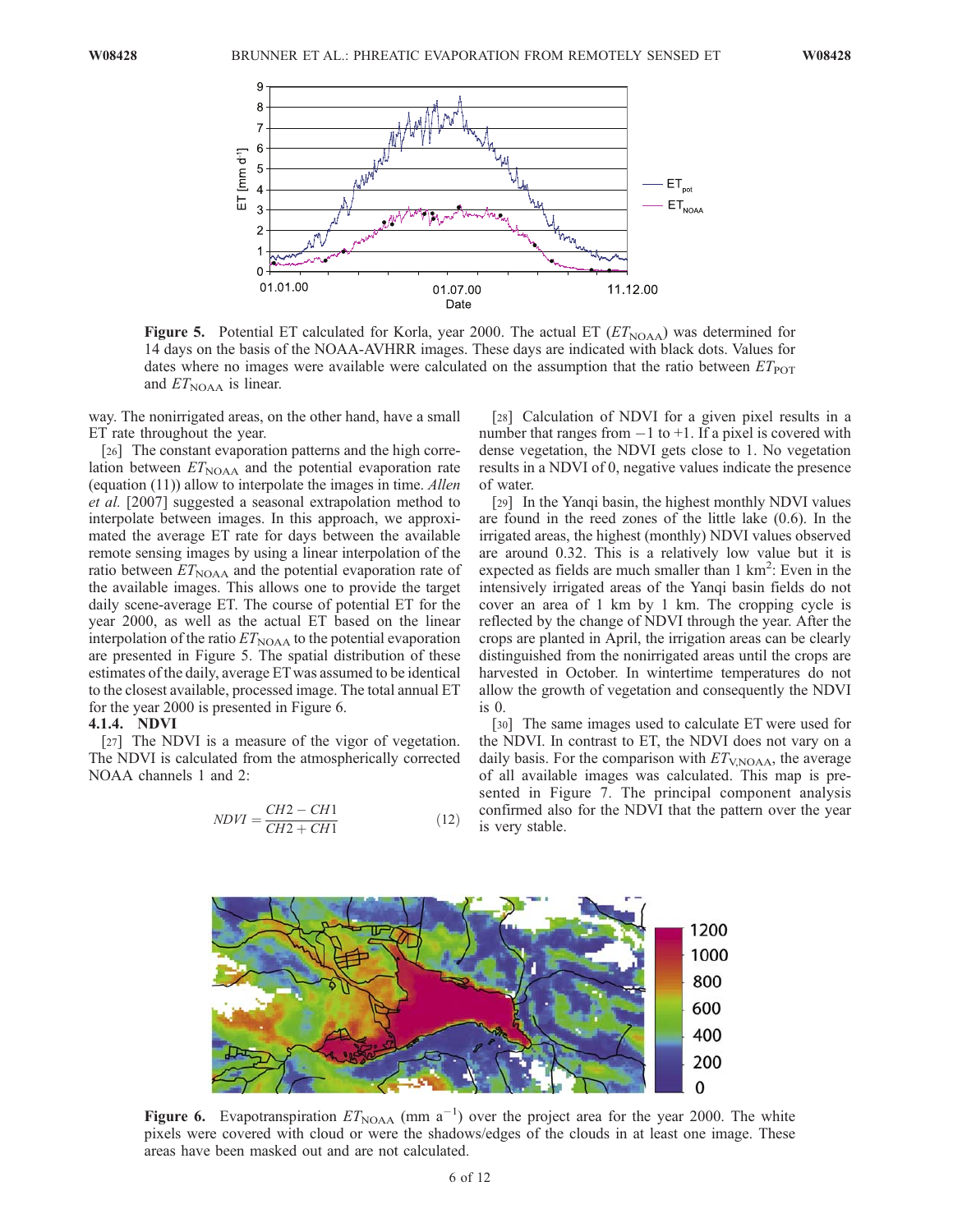

Figure 7. Average of the NDVI (dimensionless) of the processed images (year 2000) over the project area. The white pixels were covered with cloud in at least one image and therefore cannot be calculated. The lower limit of the color scale has been cut at  $-0.125$ . The crosses indicate the (nonirrigated) soil sampling stations where phreatic evaporation was determined.

# 4.2. Calculating Phreatic Evaporation on the Basis of Isotope Profiles

[31] Evaporation rates independent of vegetation can be calculated by using the distribution of stable isotopes in a nonirrigated soil column. If this distribution is measured at different sites with a different depth to groundwater, a relation between the evaporation rate and depth to groundwater can be established.

#### 4.2.1. Theoretical Background

[32] An analytical model describing the movement of isotopic components in water evaporating from a free water body into the atmosphere was developed by Craig and Gordon [1965]. Zimmermann et al. [1967] demonstrated that the enrichment of deuterium in the soil water of a saturated soil column decreases with depth. The profile of deuterium could be approximated by an exponential function with a decay length approximately proportional to the evaporation rate. These findings were explained as the result of a superposition between diffusive and convective fluxes through the soil column. The isotopic profile in a saturated soil can be described by

$$
R(z) = R_{\infty} + (R_{\text{eff}} - R_{\infty}) \cdot e^{-\frac{z}{z_l}}
$$
 (13)

 $R(z)$  is the isotopic signature as a function of the depth z,  $R_{\infty}$ is the isotope ratio of the water entering the column from below.  $z_l$  is defined as

$$
z_l = \frac{\theta \cdot f \cdot D}{E_{\text{P,ISO}}} \tag{14}
$$

where  $E_{\text{P,ISO}}$  is the phreatic evaporation rate [m s<sup>-1</sup>],  $\theta$  the volumetric water content,  $f$  the tortuosity factor of the soil and D the self-diffusion coefficient for liquid water. D is  $1.77 \times 10^{-9}$  m<sup>2</sup> s<sup>-1</sup> at 15<sup>o</sup>C [*Mills*, 1973] and the tortuosity factor for sandy soils is around 0.66. Barnes and Allison [1988] extended this concept to unsaturated soils. The isotopic profile in an unsaturated soil column can be expressed as a function of depth in analogy to equation (13):

$$
R(z) = R_{\infty} + (R_{\text{eff}} - R_{\infty}) \cdot e^{-\frac{z - z_{\text{eff}}}{z_v + z_l}}
$$
(15)

where  $z_{\rm ef}$  is the depth of the evaporating front;  $z_{\rm v}$  is defined as

$$
z_{\nu} = \frac{D_{\nu} \cdot N^{\text{sat}}}{\rho \cdot E_{\text{P,ISO}}} = \frac{(n - \theta) \cdot f \cdot D_{\nu} \cdot N^{\text{sat}}}{\rho \cdot E_{\text{P,ISO}}} \tag{16}
$$

where  $D_{\nu}$  is the diffusion coefficient for water vapor in air  $(2.65 \times 10^{-5} \text{ m}^2 \text{ s}^{-1})$ ,  $\rho$  is the density of water (1000 kg)  $(m^{-3})$ ,  $N<sup>sat</sup>$  is the density of saturated water vapor. R<sub>eff</sub> is the isotope ratio at  $z = 0$ . n is the porosity of the soil.

[33] The decay length  $\lambda$  results from the fit of the exponential curve to the data. It is given by

$$
\lambda = z_v + z_l = \frac{1}{E_{P,\text{ISO}}} \left( \theta \cdot f \cdot D + f \cdot D_v (n - \theta) \frac{N^{\text{sat}}}{\rho} \right) \tag{17}
$$

After fitting  $\lambda$ , equation (17) can be solved for  $E_{\text{PISO}}$ . 4.2.2. Soil Sampling and Extraction of Soil Water

[34] Soil samples were collected during a field campaign. Any kind of evaporative loss will change the isotopic signature. All soil samples therefore were sealed in containers and weighed. A change of weight can only be related to evaporation. Of the 64 samples taken on nonirrigated sites, 58 had a weight loss below 0.5%. The 6 remaining samples had a significant loss of water and no longer represented the isotopic signature of the field conditions. The stationwise average of the water content varied between 11% and 30%. The locations of the sampling stations are presented in Figure 7.

[35] Even though soil samples were taken at stations in the Yanqi basin with a depth to groundwater as small as 0.5 m, the station with the smallest depth to groundwater used to calculate phreatic evaporation was 0.7 m. It is very difficult to obtain a sufficient amount of soil samples at locations with a depth to groundwater smaller than 0.7 m. The vertical resolution of the samples was 0.1 m. Below that depth, special equipment is required to take soil samples with a vertical height smaller than 0.1 m.

[36] A method described by Revesz and Woods [1990] allows extracting soil water from the samples without changing the isotopic signature. Water and toluene form an azeotropic mixture: The toluene-water mixture has a boiling point of  $84.1^{\circ}$ C, significantly below the boiling point of its constituents (100 $^{\circ}$ C for water, 110 $^{\circ}$ C for toluene). By distilling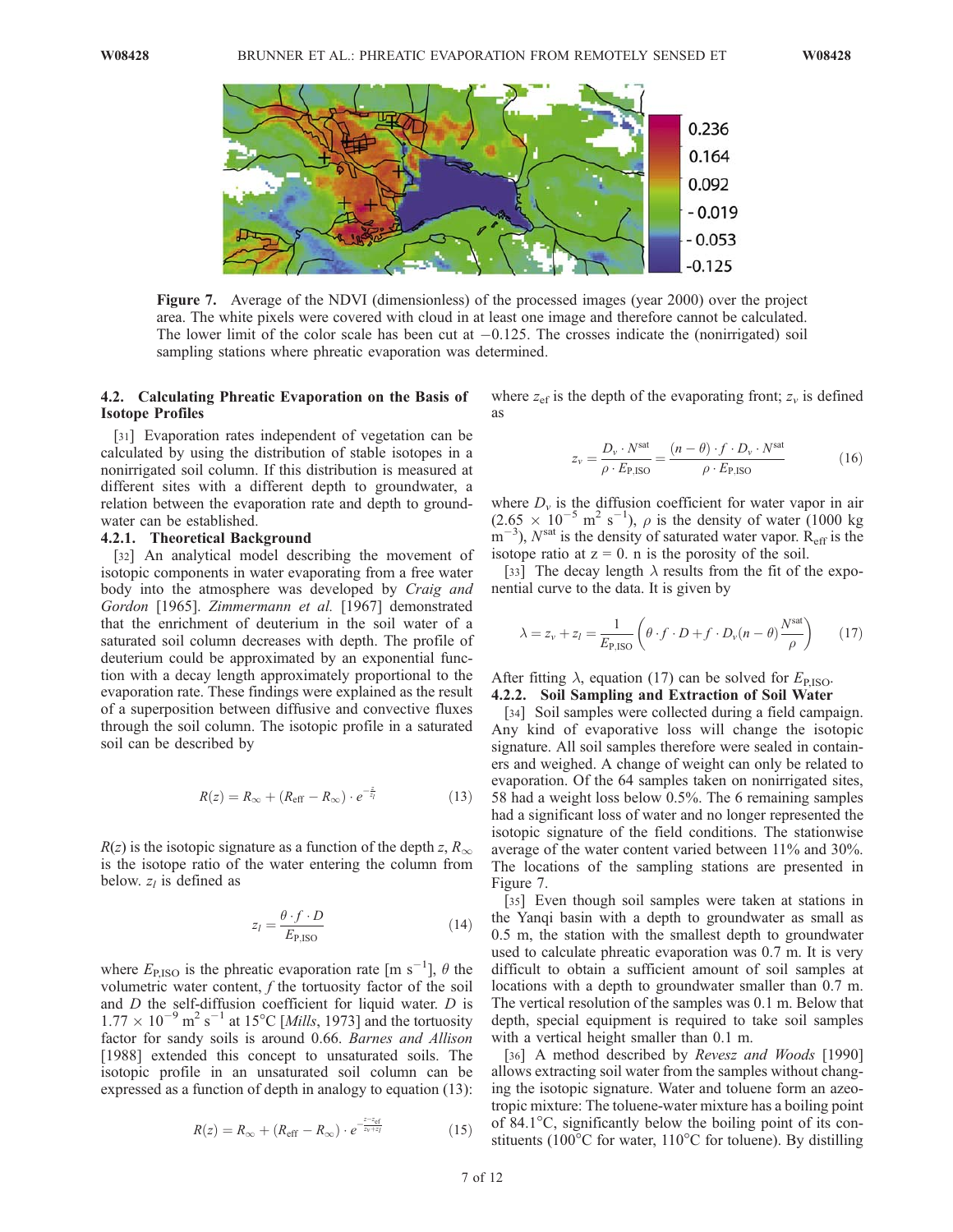

**Figure 8.** Two examples of  $\delta^{18}$ O profiles obtained in the Yanqi basin.

this azeotropic mixture, the water in the soil can be extracted without leaving traces of water in the soil pores. All 58 samples were prepared according to this method.

[37] The oxygen isotopic composition of the water was determined by equilibration with  $CO<sub>2</sub>$  on an automated ISOPREP 18 equilibration device coupled to a FISONS-OPTIMA mass spectrometer. The results are reported in the conventional per mil notation with respect to the Vienna Standard Mean Ocean Water (VSMOW). The analytical reproducibility is 0.01%.  $\delta^{18}$ O profiles for two different measurement stations are plotted in Figure 8.

#### 4.2.3. Interpretation of Isotopic Profiles

[38] The evaporation rate of 7 stations was calculated by fitting the decay length of the exponential function (section 4.2.1). Diffusion coefficients and the water content were assumed constant for every station. The water content and porosity used represent the average values of the soil profile. The tortuosity was assumed constant for all stations. These are crude assumptions and they limit the reliability of the absolute value estimated. The influence of these assumptions is discussed in the final chapter of this paper.

## 5. Results

#### 5.1. Interpretation of the Stable Isotope Profiles

[39] Apart from the comparison with the remote sensing images, the calculated evaporation rates by themselves yield useful information: A relation between the depth to groundwater and the evaporation rate can be established. Figure 9 plots the results of the analysis in the Yanqi basin as well as results presented by Hu et al. [2003]. Hu established a relation between phreatic evaporation and depth to groundwater for a different type of soil, located close to the Tarim river in Aksu, about 450 km to the west of the Yanqi basin. The shape of these relations is in agreement with *Coudrain*-Ribstein et al. [1998], who concluded that, regardless of the soil type, the relation between the depth to groundwater and phreatic evaporation is concave. The relation between depth to groundwater and phreatic evaporation is of great importance for the basin's water balance. If quantified, such a relation can be included in a groundwater model to calculate phreatic evaporation. This function was estimated for the Yanqi basin and is plotted in Figure 9.

[40] *Hu et al.* [2003] reported a significant increase of phreatic evaporation up to the potential evaporation (for

Aksu) of 1.2 m  $a^{-1}$ , if the groundwater was closer than 0.53 m to the surface. This depth to groundwater is called  $d_{\text{ext1}}$ . In our approach, it was assumed that  $d_{\text{ext1}}$  is the same as observed by Hu et al. By extrapolating the linear relationship, the extinction depth  $d_{ext2}$  for the Yanqi basin is around 2.7 m. It was obtained by extrapolating the relation between  $E_{P,ISO}$  and the depth to groundwater to an evaporation rate of zero.

#### 5.2. Extracting Phreatic Evaporation From NOAA-ET

[41] On the basis of the estimates of  $ET<sub>V,NOAA</sub>$  at all measurement stations and the map of the NDVI, a relation between the two quantities can be established. In Figure 10,  $ET<sub>VNOAA</sub>$  and  $ET<sub>NOAA</sub>$  are plotted vs. the average NDVI (year 2000). The comparison was carried out on a 2 km by 2 km scale. The lower resolution was obtained by averaging. Minimum and maximum values of the pixels included in a 2 km by 2 km pixel are plotted as error bars.

[42] The linear regression analysis between  $ET<sub>VNOAA</sub>$ and the NDVI yields

$$
ETV,NOAA = 4381 \cdot NDVI - 29.5, R2 = 0.888 \tag{18}
$$



**Figure 9.** Phreatic water evaporation versus depth to groundwater.  $E_{pot1}$  equals the potential evapotranspiration rate of Yanqi basin  $(1.4 \text{ m a}^{-1})$ . The linear fit through the phreatic evaporation is used between the extinction depth and  $d_{\text{ext1}}$ . The evaporation rate at  $d_{\text{ext1}}$  is called  $E_{\text{pot2}}$ .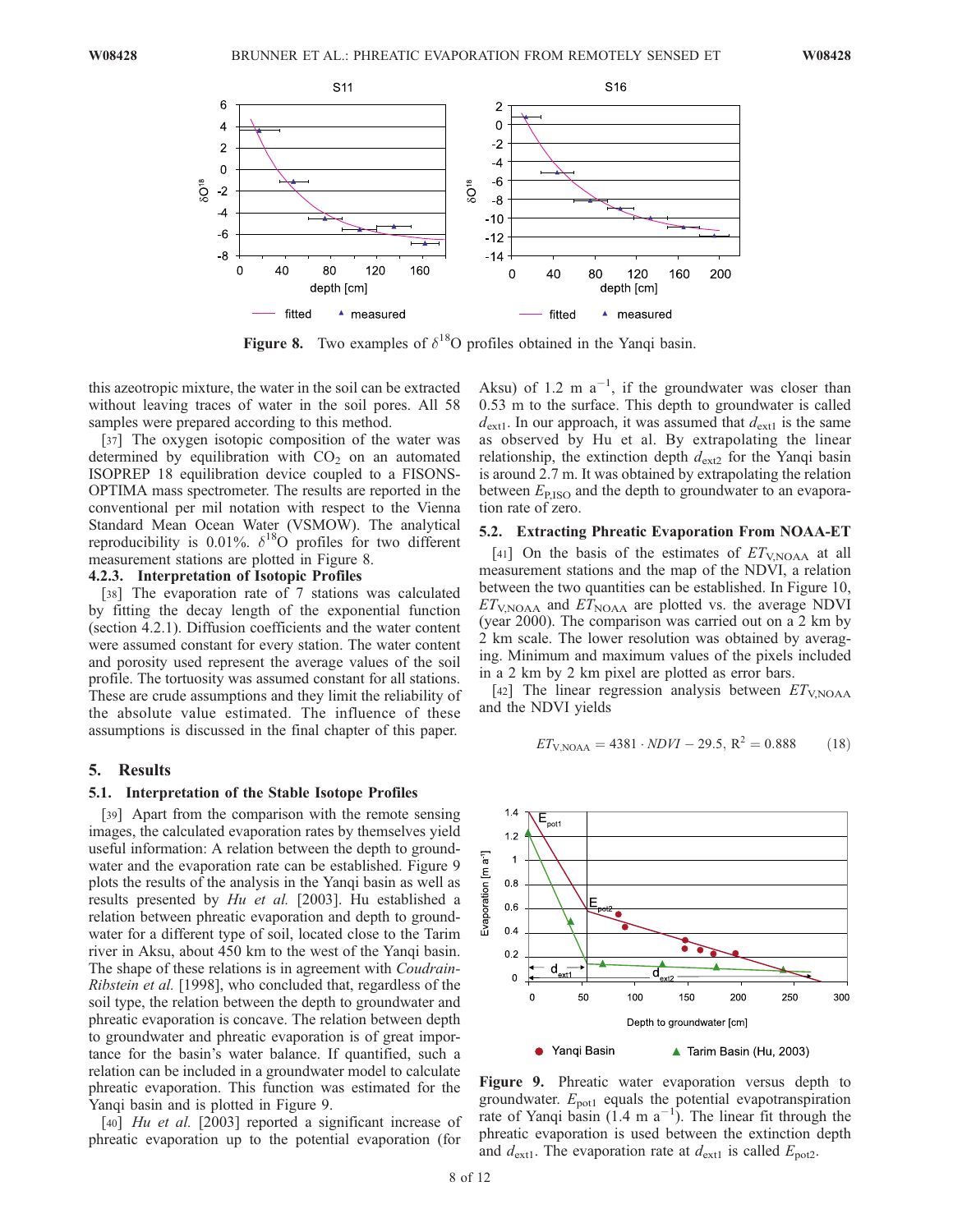

**Figure 10.**  $ET_{V,NOAA}$  and  $ET_{NOAA}$  versus the annual average of the NDVI (for the pixels the isotope sampling site are located).  $ET_{V,NOAA}$  was calculated with equation (4). Phreatic evaporation accounts for the difference between  $ET<sub>V,NOAA</sub>$  and  $ET<sub>NOAA</sub>$ . The point P1 is less than zero and is discussed in section 6.4.

The regression of  $ET_{V,NOAA}$  on NDVI is highly significant  $(P < 0.0015)$ . R<sup>2</sup> between the total ET rate  $ET<sub>NOAA</sub>$  and the NDVI is only 0.6, significantly smaller than the one between  $ET<sub>V,NOAA</sub>$  and the NDVI. Phreatic evaporation accounts for up to 60% of evapotranspiration at the stations plotted.

[43] The reason why the comparison was carried out on a 2 km by 2 km basis is the uncertainty of the georeference. The locations of the sampling stations were determined by using a hand-held GPS with an accuracy of around 10 m. However, the accuracy of the georeference of the NOAA-AVHRR images is in the range of one pixel. The uncertainty of the georeference made it impossible to compare the measurements on a 1 km by 1 km resolution, as four measurement stations are located so close to the border of a pixel that a comparison on a 1 km by 1 km basis may be misleading.

#### 5.3. Map of Phreatic Evaporation

[44] The upper half of Figure 11 shows a map of phreatic evaporation. It was generated by subtracting  $ET<sub>V,NOAA</sub>$  from the annual  $ET_{\text{NOAA}}$ .  $ET_{\text{V,NOAA}}$  was calculated using the map of NDVI and the relation found in (18). Figure 11 indicates that the highest evaporation rates found are in the close vicinity of the little lake and along the rivers. These areas all exhibit a small depth to groundwater. The irrigated areas also feature an increased phreatic evaporation rate. Within the irrigated area, phreatic evaporation accounts for 36% of the total annual ET.

[45] *Brunner et al.* [2007] presented a method to map soil salinity of the topsoil with remotely sensed data. The salt map was calculated by regionalizing measurements of soil electrical conductivity with spectral similarity maps. The spectral similarity maps were calculated with spectral correlation mapping techniques using image-based reference spectra of saline areas. The comparison of a salt map calculated for the Yanqi basin and the map of phreatic evaporation is instructive. The soil salinity map represents a long-term integral over time of the phreatic evaporation. The phreatic evaporation rates in Figure 11, however, were calculated considering only data of 1 year. The two quantities are therefore only expected to match in areas where the

depth to groundwater has been very shallow for a long time. The areas around Bostan Lake have always had a very small depth to groundwater. Not surprisingly, both phreatic evaporation as well as the salinity values are high. If high values of phreatic evaporation are found in areas with low salinity, the groundwater table has only in recent years come close to the surface.

[46] Such areas can easily be identified in Figure 11, and the statement that soil salinity is driven by phreatic evaporation is confirmed. For example, irrigation in the areas north of the Kaidu river at location 1 (see phreatic evaporation in Figure 11) was intensified from the year 1995 to 2000. As a consequence, the groundwater table has been rising and has already reached a critical level, which is above the extinction depth. However, the transport of the salt stored in the aquifer to the soil surface has only been going on for the time the groundwater table has been above the extinction depth. The amount of salt at the soil surface is therefore small compared to the amount of salt that accumulated in the topsoil around the lake. Area 2 in Figure 11 is similar to area 1: Soil salinity will become more and more severe if the high evaporation rates are maintained by ongoing irrigation. The effect of drainage is clearly visible at location 3. Even though this area has been irrigated for a very long time, the extent of soil salinity over the nonirrigated patches does not reach the high levels of soil salinity in the areas south of location 3.

[47] The effect of overirrigation on the distribution of salt is clearly visible around area 4. The very high salinity values in this area are abruptly followed by an area with relatively low soil salinity in the north. In the seventies, attempts were made to use the entire area for crop production. The area was irrigated and it appeared that the salt was flushed down. However, the depth to groundwater was very shallow even before irrigation took place, and the applied irrigation water quickly evaporated. Instead of flushing down the salt, the effect of irrigation was the accumulation of salt close to the surface. The depth to groundwater table slightly north of the area number 4 is increasing rapidly. In this area, overirrigation has, at least for a certain time, the desired effect: flushing the salt stored in the root zone down into the aquifer.

#### 6. Discussion

[48] Both the calculation of remotely sensed ET  $(ET_{\text{NOAA}})$ , and the determination of  $E_{\text{PISO}}$  contain uncertainties and several assumptions have been made implicitly. These points are discussed in the following sections.

# 6.1.  $\delta^{18}$ O and  $E_{P,ISO}$

[49] The accuracy of the measurements as well as the procedure during sampling are considered reliable. Changes of the water content during the storage and the transport of the soil samples were very small. Documenting the weight allowed to control this uncertainty. Even though the measurement of the isotopic data is considered accurate, the resulting estimates of phreatic evaporation contain uncertainties as assumptions had to be made in the interpretation of the stable isotope profile. All coefficients used to calculate the evaporation rate were considered constant. The temperature profile in the soil is unknown and therefore the temperature dependency of the self diffusion coefficient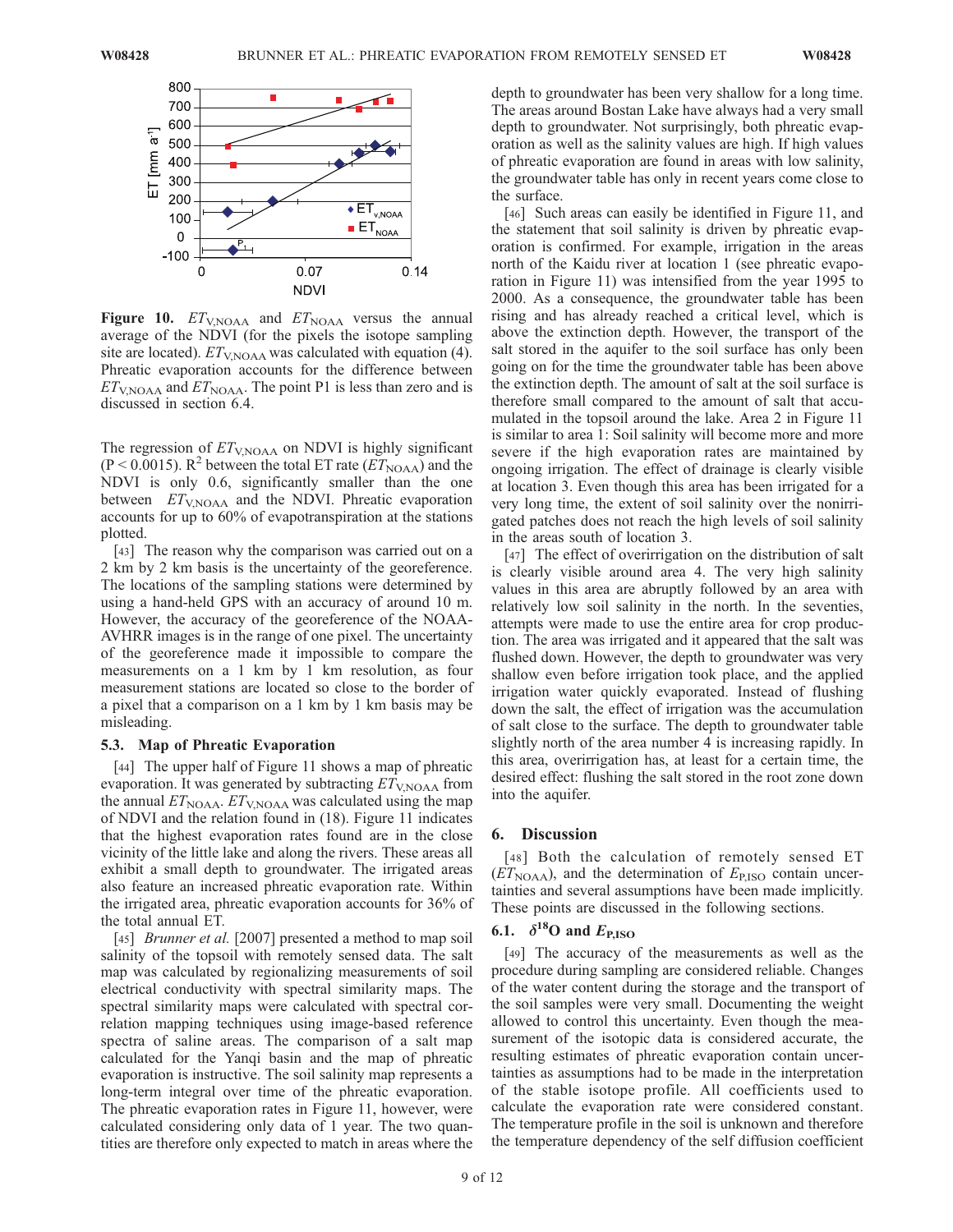

Figure 11. Phreatic evaporation for the year 2000 (mm  $a^{-1}$ ) and the soil salinity map, presented in units of spectral similarity to a completely salinized pixel. Both maps are overlaid by the drainage system of the basin.

is neglected. Even though Barnes and Allison [1988] point out that the temperature effects on the profile are minor, the absolute value of phreatic evaporation is directly proportional to the diffusion coefficient. A possible option reducing this uncertainty would be to measure the temperature of groundwater at the sampling locations, as the temperature of groundwater does, to a certain extent, reflect the average annual surface temperature. However, such data have not been obtained and the diffusion coefficient was determined from the annual average air temperature.

#### 6.2. ET

[50] The absolute value of annual evapotranspiration estimated by using remote sensing is uncertain. Besides the sources of uncertainty pointed out by Roerink et al. [2000], the conversion of the channel albedos to a broadband albedo was carried out by using standard parameters described by *Valiente et al.* [1995]; these conversion parameters have not been determined for the Yanqi basin. The parameters required to calculate the surface temperature were not measured in the field. However, the high correlation between the potential ET and  $ET_{\rm NOAA}$  as well as the stable ET patterns show that the pattern information is consistent.

# 6.3.  $E_{\text{P,ISO}} = E_{\text{P,NOAA}}$

[51] It was assumed that  $E_{\text{P,ISO}}$  equals  $E_{\text{P,NOAA}}$ . This means that the value  $E_{\rm P,ISO}$  calculated on the basis of stable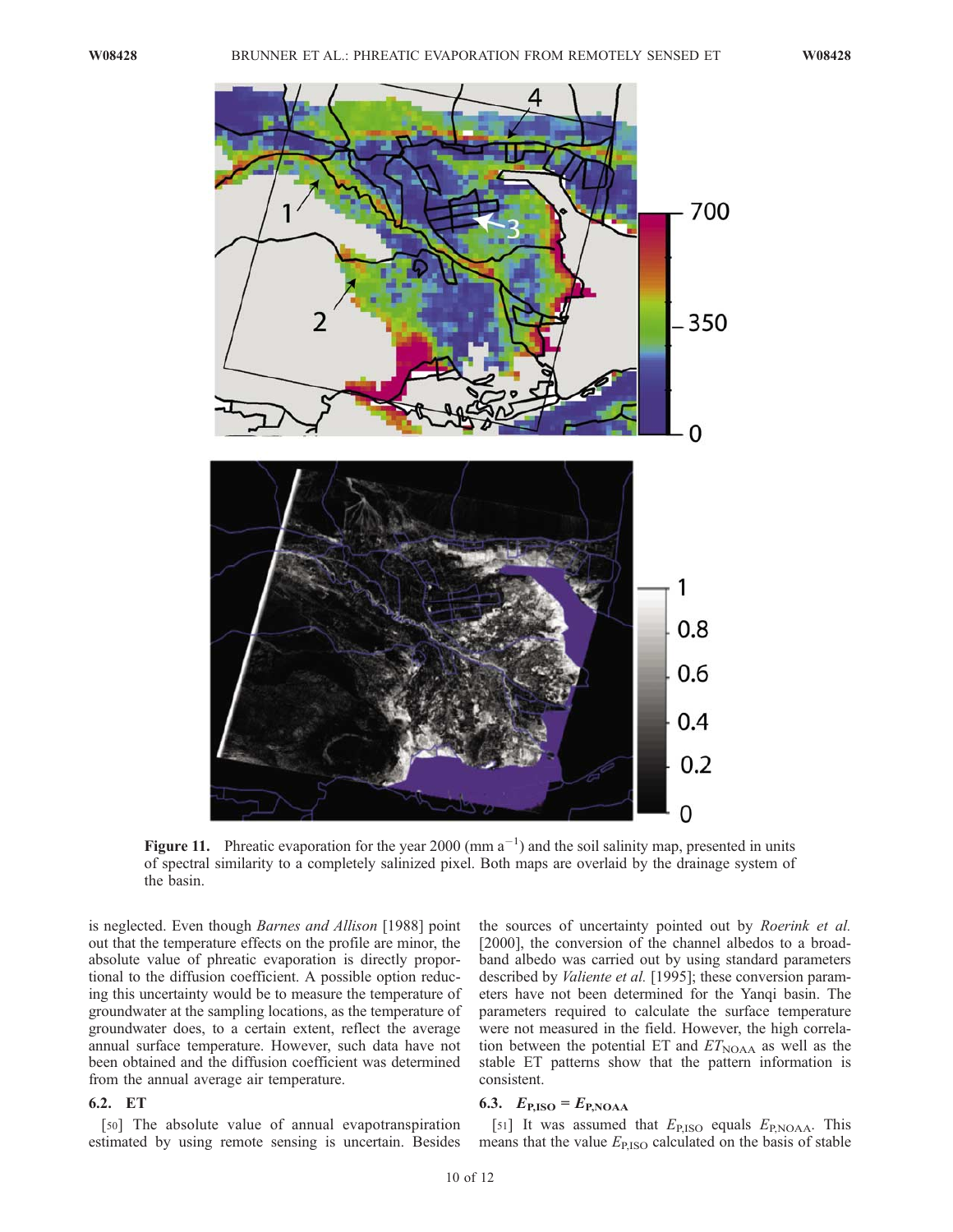isotopes is representing the phreatic evaporation rate over the entire area of the remote sensing pixel. This assumption implies that the presence of irrigated vegetation does not significantly influence phreatic evaporation. In case of limiting energy and a dense vegetation cover, this influence can be significant. However, in the Yanqi basin evapotranspiration is not energy limited and the vegetation cover is not dense. The average ET over the irrigated area is 650 mm/a (see Figure 6). This is far below the potential evaporation rate. This confirms that water and not energy is limiting evapotranspiration. Despite the excess of energy, a dense vegetation cover would have an influence on the phreatic evaporation rate. We assume that this influence is not significant because of the relatively low vegetation density. Even within the intensely irrigated areas in the center of the basin, the network of fields is patchy and the crops are not planted densely.

#### 6.4. Absolute Values and Relative Uncertainty

[52] We pointed out that the absolute values of both  $ET_{\text{NOAA}}$  and  $E_{\text{PISO}}$  are uncertain. An overestimation of  $E_{P,NOAA}$  compared to  $E_{P,ISO}$  results in an overestimation of the final phreatic evaporation map and vice versa. Nevertheless, even if there is a bias in the absolute values, the pattern information of phreatic evaporation still remains consistent. One indication that there is a shift between the absolute values is point P1 in Figure 10: the difference between  $ET_{\rm NOAA}$  and  $E_{\rm PISO}$  is negative. This can be related to a systematic bias in  $ET_{NOAA}$ ,  $E_{PISO}$  or both.

# 6.5.  $ET<sub>V,NOAA</sub>$

[53] In this approach, the transpiration rates of the irrigated areas and excess irrigation water were lumped into one parameter. This implies that the irrigation efficiency as well as the dependency of the NDVI on the amount of water available is constant. This assumption limits the method to relatively coarse resolutions. On the field scale this relation may not hold if for example two different crops are planted next to each other or if the irrigation efficiency varies significantly over a short scale. However, the relatively coarse spatial resolution of the NOAA satellite leads to an averaging of the these effects. Given the fact that there is no large-scale variation of the crop mix as well as the efficiency of the irrigation within the basin, no systematic bias between the different irrigation districts is expected.

#### 7. Conclusions

[54] Simple remote sensing methodologies are employed to retrieve ET estimates requiring minimal ancillary data. While the methods have significant uncertainty, the spatial patterns in the resulting map of phreatic evaporation are reasonable and useful for identifying general areas of high risk to salinization. A string of assumptions has been made and it is extremely difficult if not impossible to assess the influence of every assumption or simplification accurately. Nevertheless, a very good correlation between the NDVI and  $ET<sub>V,NOAA</sub>$  could be established. Even though the correlation coefficient is high, the absolute quantities remain uncertain. A correlation between  $ET_{V,NOAA}$  rates and the NDVI can also be found if the absolute quantities are systematically biased. This method does not claim to yield accurate absolute values; the uncertainties are too large. Nevertheless, the pattern of phreatic evaporation can be extracted from the distribution of evapotranspiration. The goal of the study of identifying regions endangered by soil salinization, can be achieved on the basis of this pattern information. Furthermore, spatial patterns contain information that can be used in groundwater modeling, even if the absolute values are uncertain. For example, *Hendricks* Franssen et al. [2008] showed how uncertain pattern information could improve the model calibration.

[55] The fact that this method can separate the two quantities in the Yanqi basin is reflected in the significantly higher correlation coefficient between the NDVI and  $ET<sub>V,NOAA</sub>$ compared to the correlation coefficient between the NDVI and  $ET<sub>NOAA</sub>$ . The qualitative comparison of the salt map with the distribution of phreatic evaporation confirms that the pattern information obtained is valid.

[56] The method can be applied to other project areas with similar climatic conditions provided that irrigated and nonirrigated sites are present. If rainfall is significant, the quantification of phreatic evaporation on the basis of stable isotopes is not possible. However, other methods to estimate the phreatic evaporation rate are available.

[57] Acknowledgments. We are grateful for the help of Stephano Bernasconi; without his support in analyzing the soil water this study would not have been possible. We are also grateful to Daniel Braun and his laboratory staff, who provided support in extracting the soil water. Many thanks also go to Jemet Krambula, our driver in the Yanqi basin. His knowledge of the project area significantly contributed to this study. Financial support for this project has been granted by the Department of Civil, Environmental and Geomatic Engineering, ETH Zurich. We do also want to thank the three anonymous reviewers. Their comments helped to significantly improve this manuscript.

# References

- Allen, R., L. Pereira, D. Raes, and M. Smith (1998), Crop evapotranspiration— Guidelines for computing crop water requirements, Irrig. Drain. Pap. 56, Food and Agric. Organ. of the U. N., Rome.
- Allen, R. G., M. Tasumi, and R. Trezza (2007), Satellite-based energy balance for mapping evapotranspiration with internalized calibration (metric)—Model, *J. Irrig. Drain. Eng.*, 133(4), 380-394.
- Barnes, C. J., and G. B. Allison (1988), Tracing of water-movement in the unsaturated zone using stable isotopes of hydrogen and oxygen, J. Hydrol.,  $100(1-3)$ ,  $143-176$ .
- Bastiaanssen, W., M. Menenti, R. Feddes, and A. Holtslag (1998a), A remote sensing surface energy balance algorithm for land (SEBAL)— 1. Formulation, *J. Hydrol.*, 213(1-4), 198-212.
- Bastiaanssen, W. G. M., H. Pelgrum, J. Wang, Y. Ma, J. F. Moreno, G. J. Roerink, and T. van der Wal (1998b), A remote sensing surface energy balance algorithm for land (SEBAL)—2. Validation, J. Hydrol., 213(1-4),  $213 - 229.$
- Brunner, P., H. T. Li, W. Kinzelbach, and W. P. Li (2007), Generating soil electrical conductivity maps at regional level by integrating measurements on the ground and remote sensing data, Int. J. Remote Sens., 28(15), 3341 – 3361.
- Brutsaert, W., and M. Sugita (1992), Application of self-preservation in the diurnal evolution of the surface-energy budget to determine daily evaporation, *J. Geophys. Res.*, 97(D17), 18,377-18,382.
- Carlson, T. N., and M. J. Buffum (1989), On estimating total daily evapotranspiration from remote surface-temperature measurements, Remote Sens. Environ., 29(2), 197-207.
- Carlson, T. N., W. J. Capehart, and R. R. Gillies (1995), A new look at the simplified method for remote-sensing of daily evapotranspiration, Remote Sens. Environ., 54(2), 161 – 167.
- Chen, T. S., and G. Ohring (1984), On the relationship between clear-sky planetary and surface albedos, J. Atmos. Sci., 41(1), 156-158.
- Coll, C., and V. Caselles (1997), A split-window algorithm for land surface temperature from advanced very high resolution radiometer data: Validation and algorithm comparison, J. Geophys. Res., 102(D14), 16,697-16,713.